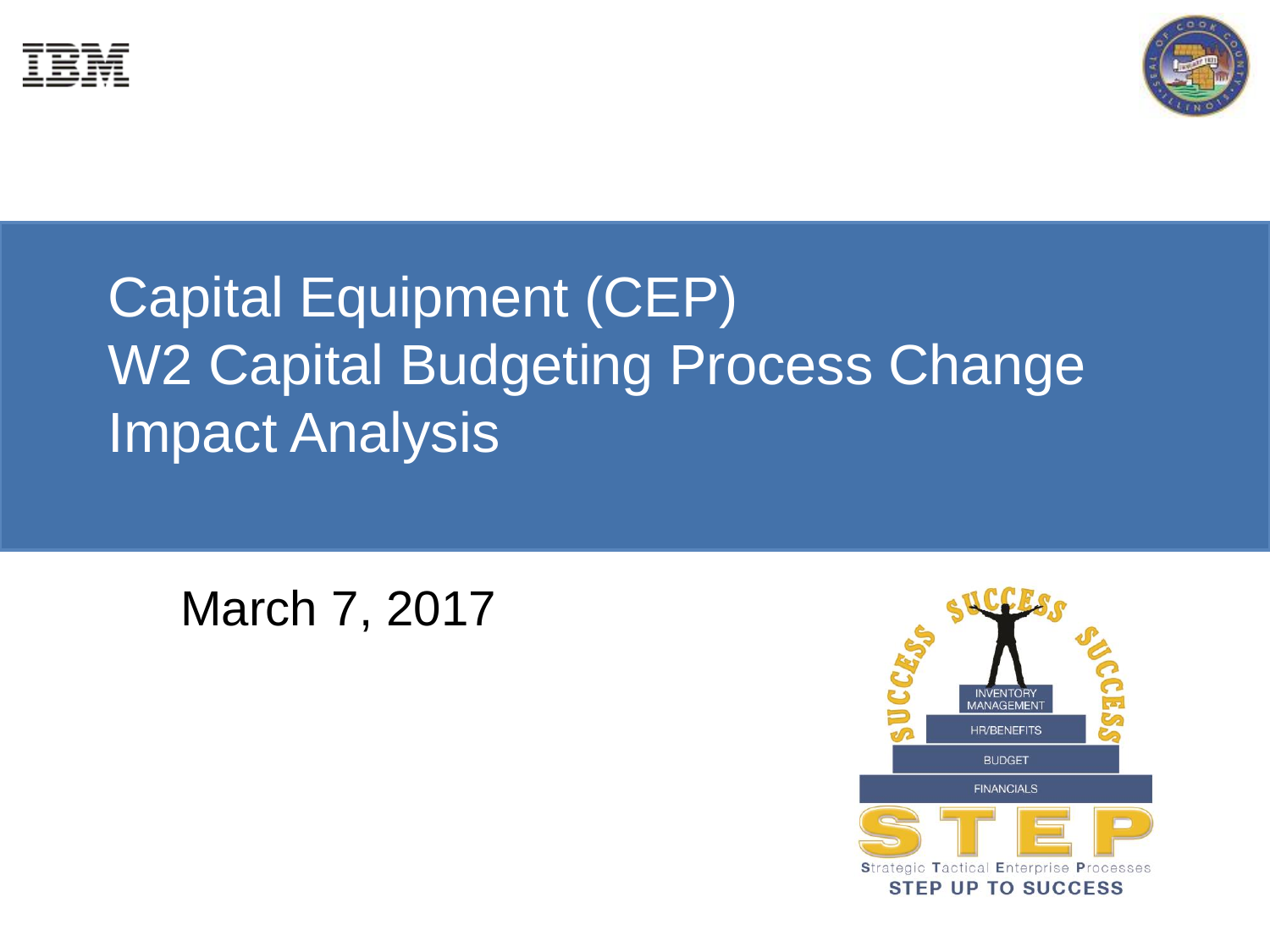## IBM CCG Process Flow - UPDATED

**Budget Cycle**



| 1.<br>April 1st - April 30th                                                                 | <b>Ongoing Project Review Phase</b><br><b>Start</b>                                               |                                                                                                              | 1. Memo sent out on<br>2/15/2017;<br>Departments review<br><b>Ongoing Projects</b> |                                                              |                                                                                                                | 2. Departments review<br>ongoing Projects.<br>Compare actual spend<br>to budget spend |                                                                                      | 3. Make any<br>adjustments to<br>future budget years                      |  |
|----------------------------------------------------------------------------------------------|---------------------------------------------------------------------------------------------------|--------------------------------------------------------------------------------------------------------------|------------------------------------------------------------------------------------|--------------------------------------------------------------|----------------------------------------------------------------------------------------------------------------|---------------------------------------------------------------------------------------|--------------------------------------------------------------------------------------|---------------------------------------------------------------------------|--|
| 2. New Project Request Phase<br>April 1st - April 30th                                       |                                                                                                   | 4. Departments make new<br><b>Project Requests</b><br><b>OR</b>                                              |                                                                                    | 6. Departments<br>review and rank<br>new project<br>requests |                                                                                                                | 7. Sheriff, BOT,<br>Chief Judge &<br>Hospital have<br>internal approval<br>process    |                                                                                      | 8. Departments<br>submit<br>requests to<br><b>DBMS</b><br>**Version 1     |  |
| <b>3. Analyst Review</b><br><b>Phase</b><br>May $1^{st}$ -<br>May 15th                       | 9. Analyst's<br>review requests<br>with and<br>negotiate<br>departments                           | 10. Analyst's<br>validate all<br>submitted project<br>requests are<br>entered correctly                      |                                                                                    |                                                              | 11. Run reports to<br>review all<br>Repeat<br>requests                                                         |                                                                                       | 12. Repeat until<br>Analyst<br>Recommendation<br>Version is finalized<br>**Version 2 |                                                                           |  |
| 4. Capital<br><b>Committee</b><br><b>Review Phase</b><br>May $16^{\text{th}}$ -<br>June 14th | 13. Capital Analysts<br>may group similar CEP<br>requests together for<br>procurement<br>purposes | 14. Capital Analysts make<br>additional<br>recommendations<br>**Version 3 Capital Analyst<br>Recommendation. |                                                                                    |                                                              | 15. Capital Analysts<br>will coordinate with<br>BOT, BOA, CCHHS<br>and the CFO's Office<br>to add their inputs |                                                                                       |                                                                                      | 16. Capital<br>Committee<br>Recommendation<br>is Finalized<br>**Version 4 |  |
| <b>5. Board Approved Capital</b><br><b>Budget Phase</b><br><b>Oct - Nov</b>                  | 17. Board reviews<br>finalized Capital<br>Recommendation                                          |                                                                                                              | 18. Capital<br>Analysts make any<br>revisions Board<br>requires                    |                                                              | 19. Final Board<br><b>Approved Capital</b><br><b>Budget</b><br>**Version 5                                     |                                                                                       | 15. Send Final Budgeted<br><b>Capital Data to Project Costing</b><br><b>EBS</b>      |                                                                           |  |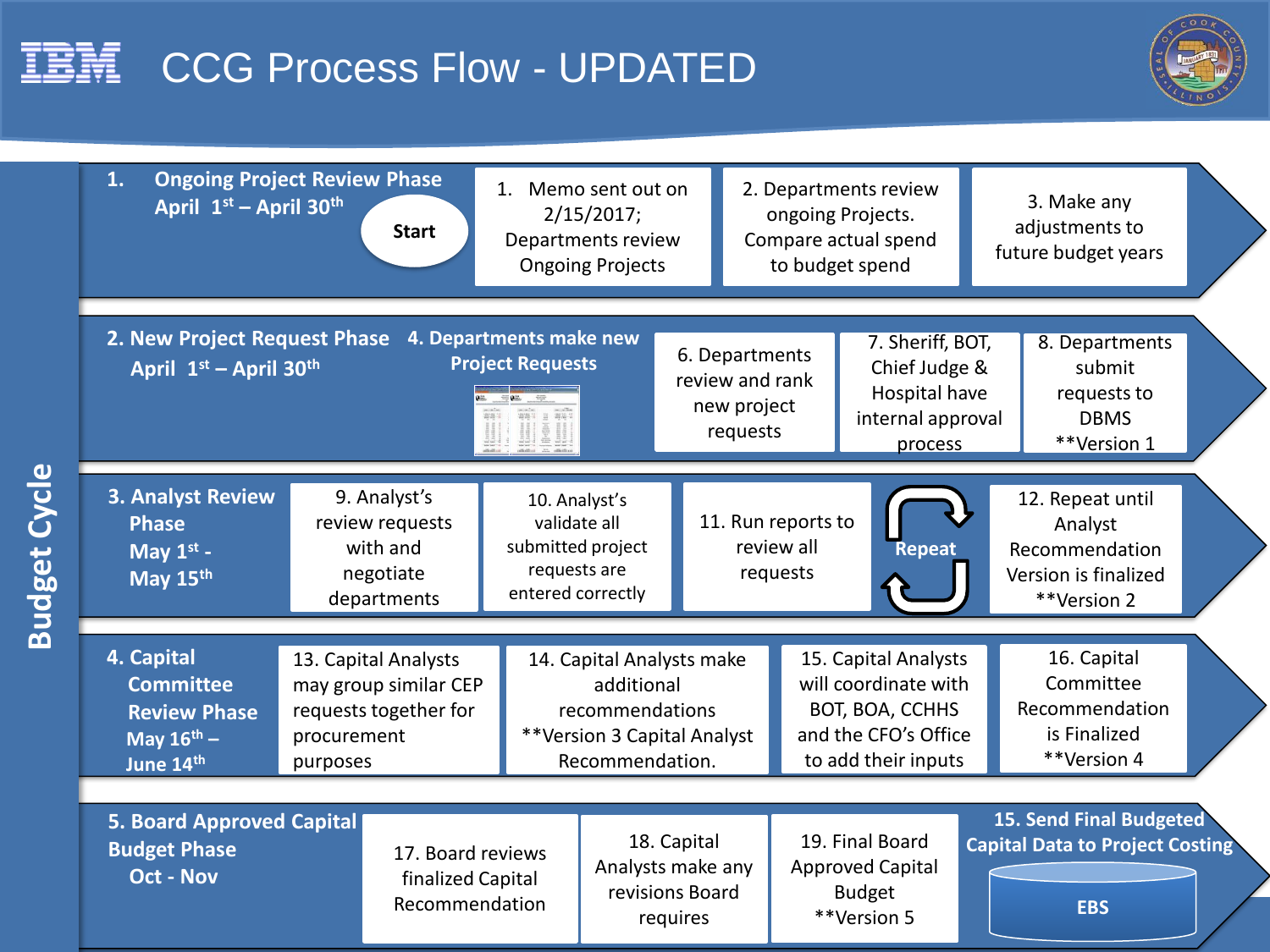# Capital Budget Time Line



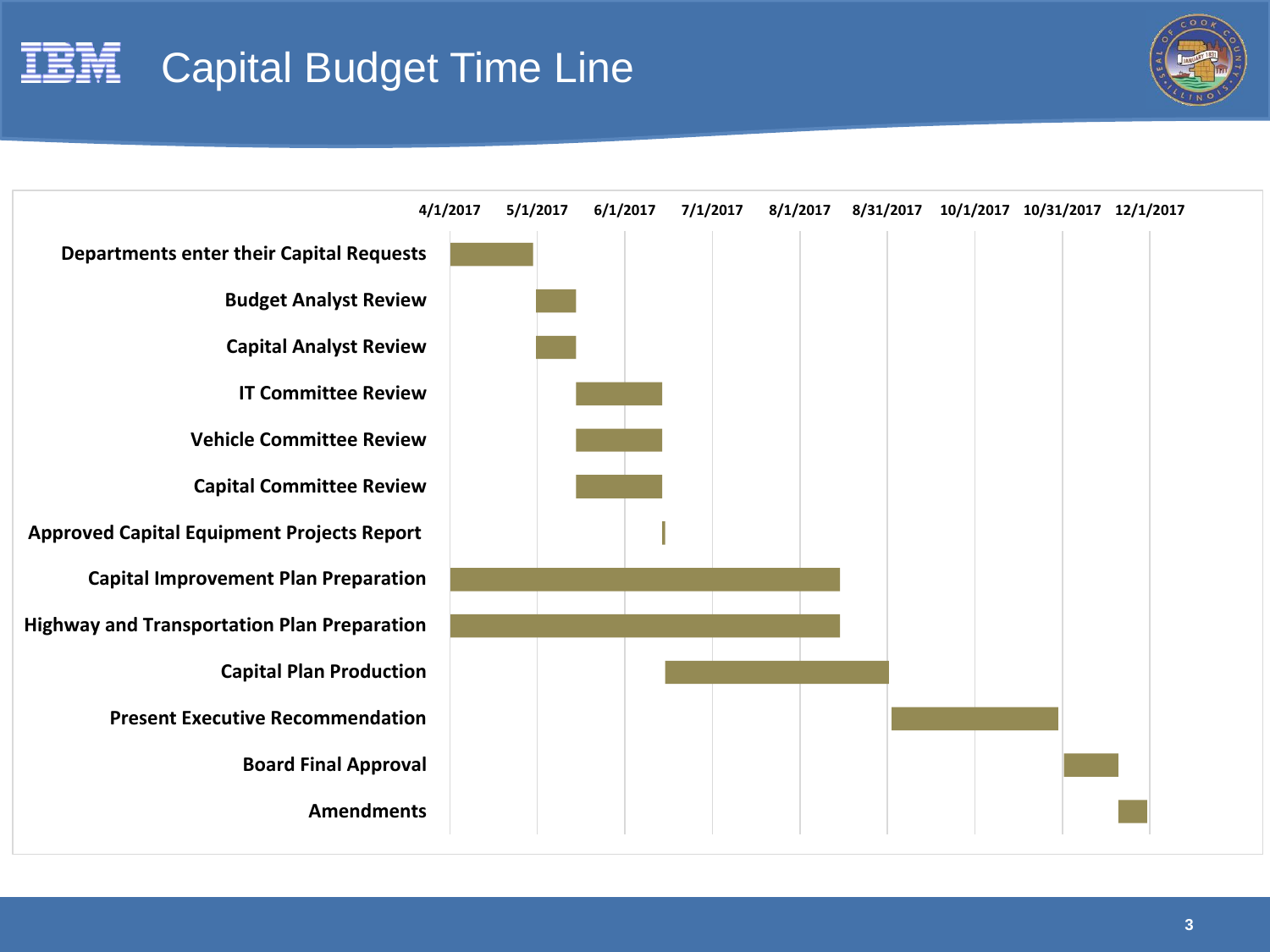

## **Capital Budgeting Process**

- **1. Hyperion will replace the Budget Request (BR) System** for capital requests
- **2. Unique workflows** will exist for Capital Equipment (CEP), Capital Improvement (CIP) and Department of Transportation (DOT)
- 3. CIP and DOT project types will now go through the **same approval process** as CEP projects.
- **4. DOT project requests** will now also go through a review with the Department of Business and Management Services **(DBMS) oversight.**
- **5. DOT** will continue to use **an Excel spreadsheet** (as a supplement to the new Hyperion process) **for project tracking**.
- 6. Initial **comprehensive CIP project details** extracted from Projecto will be entered into Hyperion instead of BRS.

## **What will be different? What does this mean to my organization?**

- 1. Budget Analysts review and recommend Capital Equipment Projects to Capital/IT/Vehicle Committee
- 2. Negotiations will be performed on Budget Analysts & Department level
- 3. DCPP/CCH /DOT will load only recommended Capital Improvement projects in Hyperion
- 4. Budget Book will be generated by Hyperion, only narrative section will be edited by respective Analyst
- 5. Maintenance and/or additions of the projects will be performed in EBS/Oracle and interfaced back to Hyperion during Budget season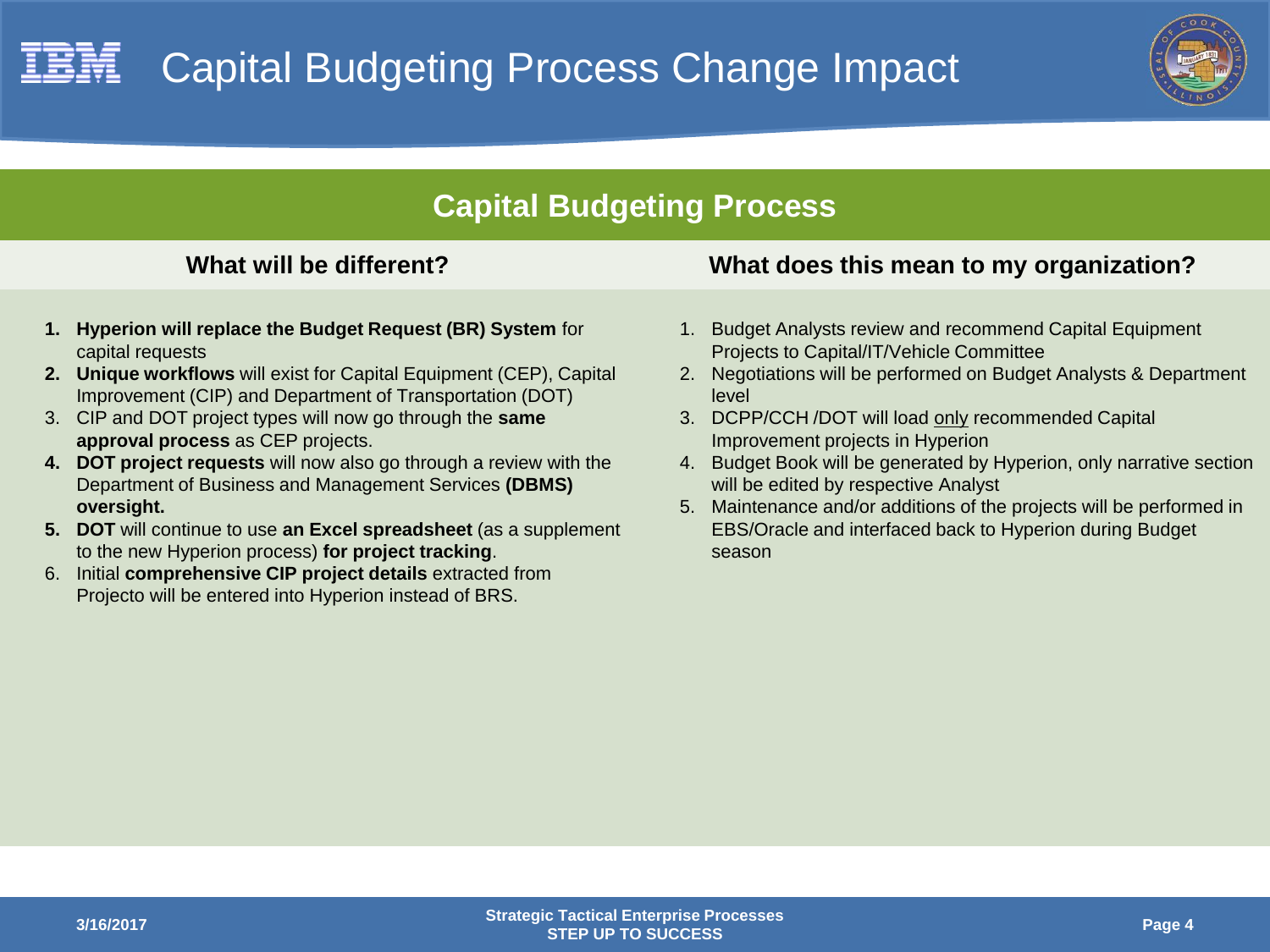### IBM I Capital Equipment (CEP) Process Flows



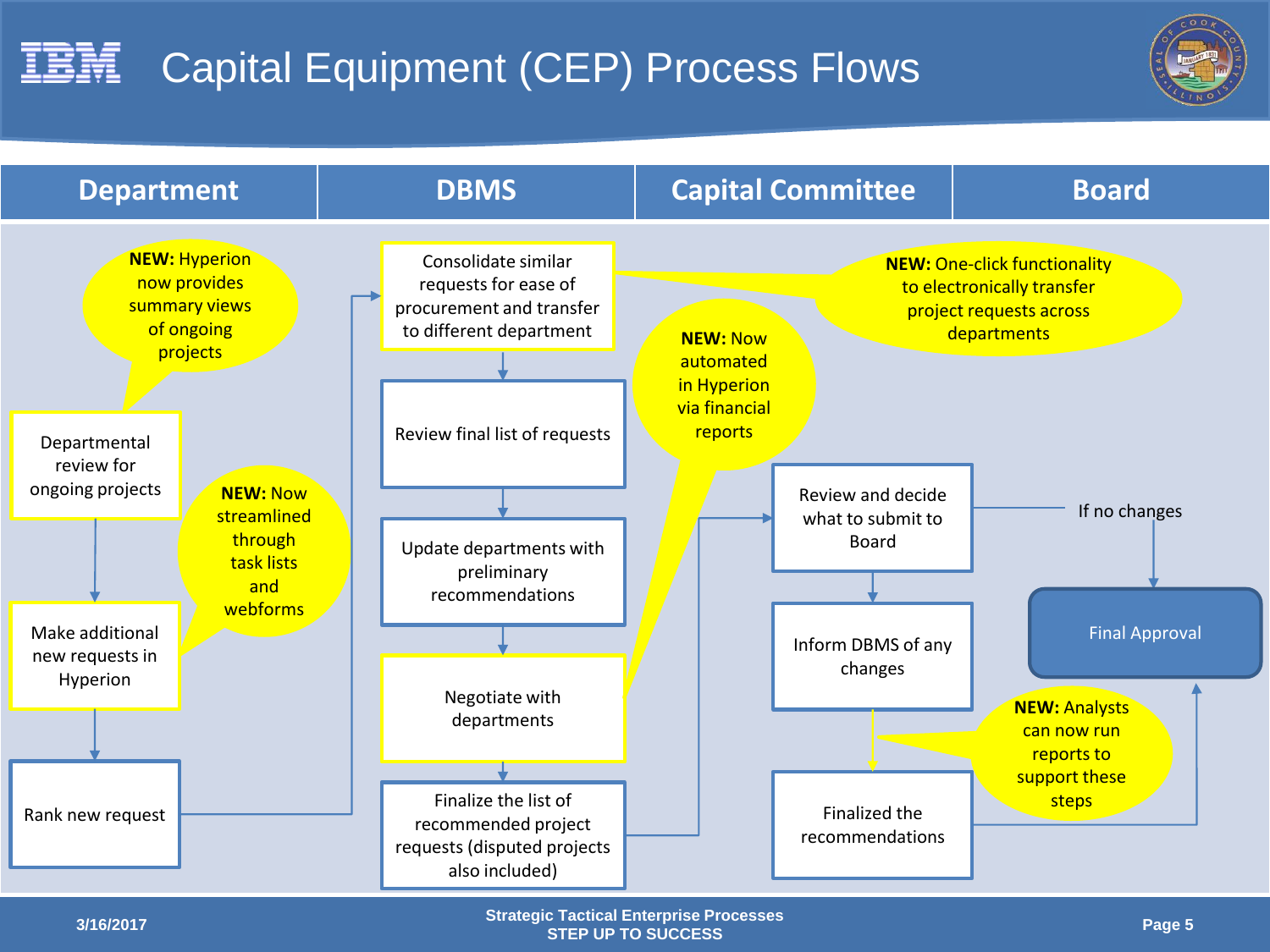

## CEP Budget Planner: Start/Stop/Continue Guide



| <b>Impacted Role</b>                   |                 | <b>How The Role Will Change</b>                                                                                                                                                                                                                                                                                                                                                                                                                                                                                                                                                                                                                                                                                                                                                                                                                                                                                                                                                                                                                                                                                                                                                                                                                                                                                                                                                                                                                                                                                                                                                                                                                                                                                                                                                                                                                                                                                                                                                                                                                                                                                                               |
|----------------------------------------|-----------------|-----------------------------------------------------------------------------------------------------------------------------------------------------------------------------------------------------------------------------------------------------------------------------------------------------------------------------------------------------------------------------------------------------------------------------------------------------------------------------------------------------------------------------------------------------------------------------------------------------------------------------------------------------------------------------------------------------------------------------------------------------------------------------------------------------------------------------------------------------------------------------------------------------------------------------------------------------------------------------------------------------------------------------------------------------------------------------------------------------------------------------------------------------------------------------------------------------------------------------------------------------------------------------------------------------------------------------------------------------------------------------------------------------------------------------------------------------------------------------------------------------------------------------------------------------------------------------------------------------------------------------------------------------------------------------------------------------------------------------------------------------------------------------------------------------------------------------------------------------------------------------------------------------------------------------------------------------------------------------------------------------------------------------------------------------------------------------------------------------------------------------------------------|
| <b>Budget Planner</b><br>(Departments) | <b>Start</b>    | Use Hyperion to make project requests<br>Follow the submission timeline on slide 2&3<br>• Implement an extra approval sign-off for Sheriffs, Chief Judge, Hospital, Facilities, and BOT prior to submitting to<br><b>DBMS</b><br>Review ongoing projects, specifically to compare Budget Requests to Actual Spend YTD and add additional<br>changes/requests for more funding in the upcoming year<br>. If an ongoing project has unspent dollars and the project is still in progress, the unspent dollars will have to be re-<br>appropriated for the upcoming budget year.<br>If a completed or cancelled project has unspent dollars, funds cannot be re-purposed for another project.<br>When reviewing ongoing projects, departments should have a clear and concise idea of their expenditures for the<br>following year. Meaning, they need to budget their expenditures on the lowest task level<br>For any discrete projects departments will have 2 years to spend the their appropriation.<br>Capital Projects are approved and appropriated on a yearly basis regardless of the total number of years of the<br>project<br>Prior to submitting a new request, departments should work with the respective Budget Analyst on Cost/Benefit<br>$\bullet$ .<br>analysis (ROA & Efficiency) and present impact on operation budget analysis.<br>Departments are responsible to enter new project requests, justifications for the projects; project details broken<br>down to the lowest task level possible<br>When preparing and rank requests, departments must include any impact on the operating budget, including<br>costs that are not eligible for debt funding<br>Departments have to submit the following through Hyperion:<br>$\checkmark$ Technology and Vehicle inventory with replacement cycles<br>$\checkmark$ Other equipment inventory with replacement cycles<br>$\checkmark$ 5 year cash flow outlay associated with the amount and timing of capital projects<br>← Business Case with Cost/Benefit Analysis<br>Submit budget via Hyperion for approval<br>Add Task Budgets after projects are interfaced to EBS |
|                                        | <b>Stop</b>     | Over budgeting for projects<br>Carry over prior year appropriations for inflight projects<br>Sharing information via Excel Sheets. All notes from Analysts will be captured in Hyperion<br>Reviewing/presenting projects to Capital/IT/Vehicle Committee                                                                                                                                                                                                                                                                                                                                                                                                                                                                                                                                                                                                                                                                                                                                                                                                                                                                                                                                                                                                                                                                                                                                                                                                                                                                                                                                                                                                                                                                                                                                                                                                                                                                                                                                                                                                                                                                                      |
|                                        | <b>Continue</b> | Departments have to review the capital eligibility list and pick the correct funding source(s) for each requested item                                                                                                                                                                                                                                                                                                                                                                                                                                                                                                                                                                                                                                                                                                                                                                                                                                                                                                                                                                                                                                                                                                                                                                                                                                                                                                                                                                                                                                                                                                                                                                                                                                                                                                                                                                                                                                                                                                                                                                                                                        |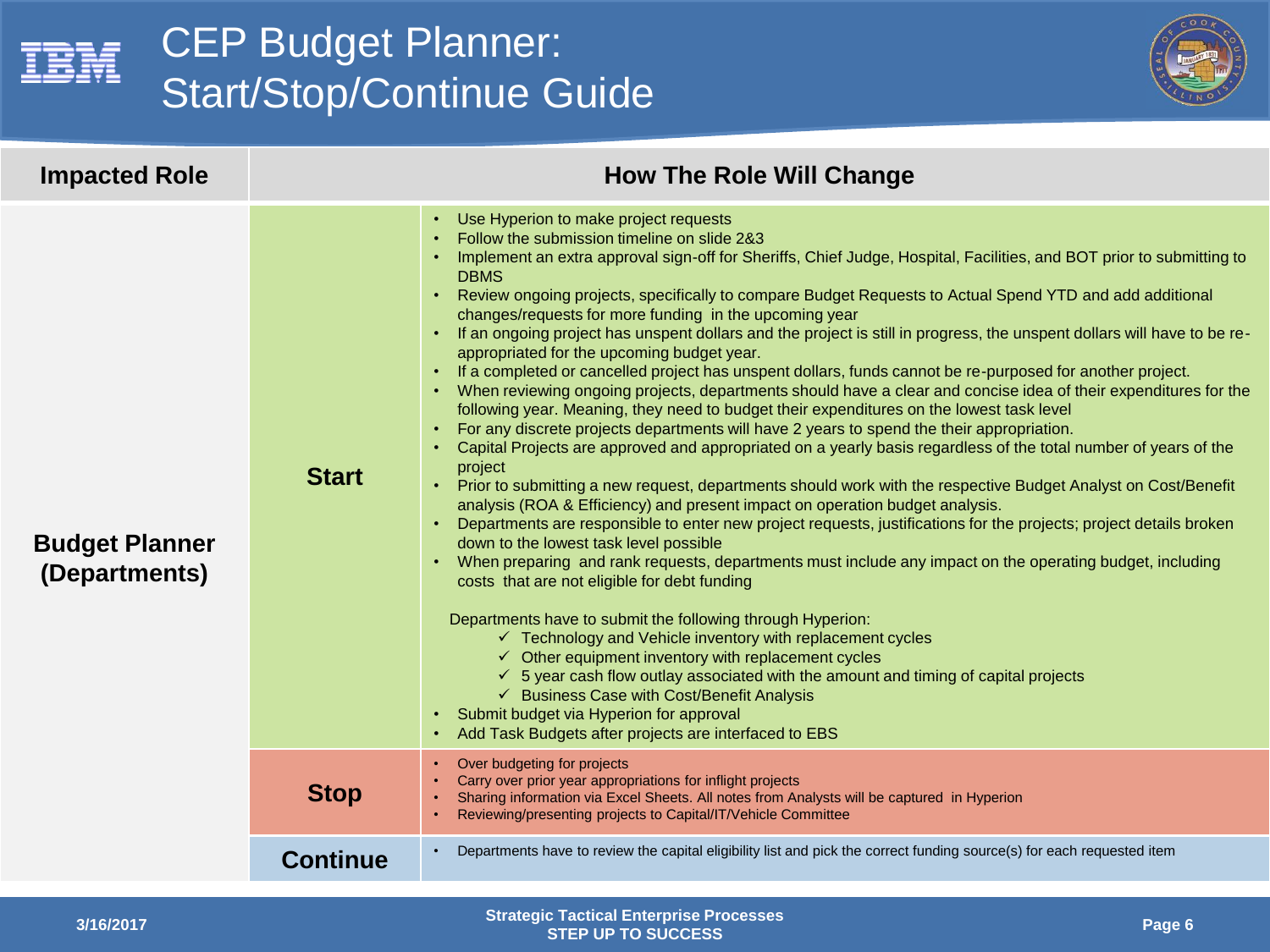

## CEP Budget/Capital Analyst: Start/Stop/Continue Guide



| <b>Impacted Role</b>                           | <b>How The Role Will Change</b> |                                                                                                                                                                                                                                                                                                                                                                                                                                                                                                                                                                                                                                                                                                                                                                                                                                                                                                                                                                                                                                                                                                                                                                                                                                                                                                                                                                                                                                                                                                                                                                                                                                                                                                                                                                                                                                                                                                                                                                                                                                                                                                                                                                                                                                                                                                                                                                                                                                                                                                                                                                                                                                                                                                                                                                                                                                     |  |  |
|------------------------------------------------|---------------------------------|-------------------------------------------------------------------------------------------------------------------------------------------------------------------------------------------------------------------------------------------------------------------------------------------------------------------------------------------------------------------------------------------------------------------------------------------------------------------------------------------------------------------------------------------------------------------------------------------------------------------------------------------------------------------------------------------------------------------------------------------------------------------------------------------------------------------------------------------------------------------------------------------------------------------------------------------------------------------------------------------------------------------------------------------------------------------------------------------------------------------------------------------------------------------------------------------------------------------------------------------------------------------------------------------------------------------------------------------------------------------------------------------------------------------------------------------------------------------------------------------------------------------------------------------------------------------------------------------------------------------------------------------------------------------------------------------------------------------------------------------------------------------------------------------------------------------------------------------------------------------------------------------------------------------------------------------------------------------------------------------------------------------------------------------------------------------------------------------------------------------------------------------------------------------------------------------------------------------------------------------------------------------------------------------------------------------------------------------------------------------------------------------------------------------------------------------------------------------------------------------------------------------------------------------------------------------------------------------------------------------------------------------------------------------------------------------------------------------------------------------------------------------------------------------------------------------------------------|--|--|
| <b>Budget/Capital</b><br><b>Analyst (DBMS)</b> | <b>Start</b>                    | Use Hyperion to review and recommend projects submitted by its respective department<br><b>Ongoing Projects Review:</b><br>• If departments have not exhausted most of their appropriation for the current year, Budget Analysts should make sure they are not<br>overstating requests for the following year<br>• Budget Analysts should provide recommendation for each request<br><b>New Projects Review:</b><br>• Work closely with Departments on each project's Cost/Benefit Analysis in order to make a recommendation to fund it<br>Appropriation amount should be equal to amount of funds expected to be spent in the upcoming budget year, including multi-year<br>projects<br>• Analysts should pay close attention to the type of funding - debt funded projects have to be capital eligible and broken down by cost<br>categories<br>• After working closely with departments on each project, Budget Analysts should provide a recommendation in Hyperion<br>All Budget Analyst recommendations will be visible to departments at any point of the review (see reporting screenshot in the next slide)<br>Projects that are rejected, will be deleted automatically after the board's review<br>The Budget Analysts' recommendations are reviewed by the Capital Analysts<br>Capital Analysts will prioritize requests within available resources & ensure compatibility with the County's long-term strategic plans<br>Capital Analysts may group similar CEP requests together for procurement purposes<br>Capital Analysts may work with other Analysts and Departments to make additional adjustments to their Capital Project Requests<br>Capital Analysts have "Write" access to all departments and all requests at all times<br>Capital Analysts will coordinate with BOT, BOA, CCHHS and CFO's Office to analyze all requests that fall under each respective<br>department<br>• Finalize list of DBMS recommended CEP requests and any disputed projects are then sent to the Capital Committee<br>The Capital Committee reviews DBMS recommendations and decides what to send to the Board for final approval<br>The Capital Analysts are responsible for making all changes within the Hyperion CapEx Application by June 14th and share the report<br>with all departments, this then becomes the Capital Recommendation Version<br>• When departments submit their Capital Requests, Budget Analysts will have "Read/Write" access to all departments<br>For ongoing projects, Budget Analysts need to make sure the request is broken down by available categories of cost<br>Budget Analysts should check its funding source:<br>$\checkmark$ In cases of debt funding, the requested items must be capital eligible<br>$\checkmark$ In cases of SPF, have SPF number noted in the description field |  |  |
|                                                | <b>Stop</b>                     | Loading GL String to EBS<br>Sharing information via Excel Sheets. All notes from Analysts will be captured in Hyperion                                                                                                                                                                                                                                                                                                                                                                                                                                                                                                                                                                                                                                                                                                                                                                                                                                                                                                                                                                                                                                                                                                                                                                                                                                                                                                                                                                                                                                                                                                                                                                                                                                                                                                                                                                                                                                                                                                                                                                                                                                                                                                                                                                                                                                                                                                                                                                                                                                                                                                                                                                                                                                                                                                              |  |  |
|                                                | <b>Continue</b>                 | N/A<br>$\bullet$                                                                                                                                                                                                                                                                                                                                                                                                                                                                                                                                                                                                                                                                                                                                                                                                                                                                                                                                                                                                                                                                                                                                                                                                                                                                                                                                                                                                                                                                                                                                                                                                                                                                                                                                                                                                                                                                                                                                                                                                                                                                                                                                                                                                                                                                                                                                                                                                                                                                                                                                                                                                                                                                                                                                                                                                                    |  |  |